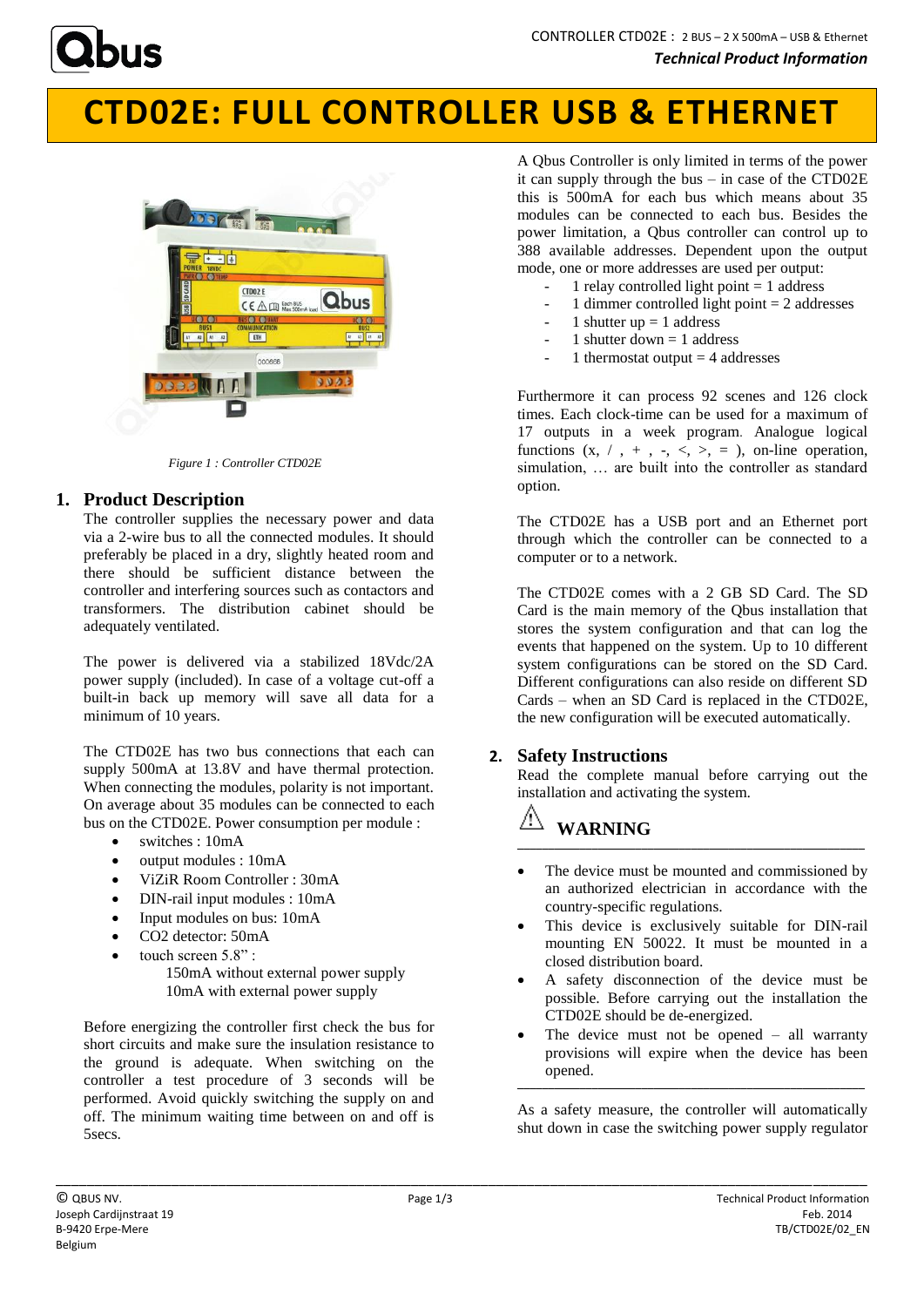

# **CTD02E: FULL CONTROLLER USB & ETHERNET**

reaches 150 degrees Celsius. After cooling down the controller will start up again automatically.

## **3. Mounting and wiring**



*Figure 2 : Connection controller CTD02E*

## **FITTING :**

Snap device onto DIN rail to DIN EN 50022.

## **BUS WIRING :**

It is recommended to use the Qbus cable or any other cable with minimum 2 x 1mm² conductors as a bus lead. The green protected EIB wire is also allowed when the conductors are guided per 2 in order to obtain a section of minimum  $2 \times 1 \text{mm}^2$ .

*IMPORTANT : THE BUS CABLE SHOULD BE SHIELDED AND GROUNDED! THE GROUNDING SHOULD BE CONNECTED TO THE OVERALL GROUNDING OF THE BUILDING.*

## **POWER SUPPLY :**

The power is delivered via a stabilized 18Vdc/2A power supply (DIN rail mounting - included). A bipolar automatic fuse of a maximum of 6A must be placed on the mains power.

Conductor cross section : maximum 1,5mm².

Remove approx 7mm of insulation from the wire and screw it into the terminals POWER. *WARNING :*

*BEFORE WORKING ON THE DEVICE DISCONNECT THE SUPPLY VOLTAGE*.

## LED INDICATION  $\bigoplus$ :

#### **Remark: led indication is purely indicative; all ranges mentioned below have a tolerance of +5%**

- Power supply voltage indication LED. This will be GREEN if input voltage is between 16V and 20V, ORANGE if input voltage is >20V or RED if input voltage is <16V.

- Heat sink temperature indication. This will be GREEN if temperature is  $<60^{\circ}\text{C}$ ; ORANGE if temperature is between 60ºC and 70ºC or RED if temperature is  $>70^{\circ}$ C.

- Bus voltage LED indication. This will be GREEN if bus voltage is between 12V and 14'4V; ORANGE if bus voltage is >14V or RED if bus voltage is <12V.

- Bus current LED indication. This will be GREEN if bus current is <450mA; ORANGE if bus current is between 450mA and 550mA or RED if bus current is  $\sim$ 550m A.

- Bus communication LED: will be GREEN when there is a transmission to the bus, RED if it is receiving from the bus.

- UART communication LED: will be GREEN when the microprocessor is reading from the SD memory and RED when it is writing in the SD memory.

## **4. Technical Data**

### **GENERAL SPECIFICATIONS :**

- Power supply : 230Vac +-10%, 50 Hz maximum protection 6A/2P
- Power supply controller : stabilized 18Vdc/2A
- Characteristic consumption : 2VA, no bus load
- SD Card 2 GB
- Ambient temperature : Working temp. range : 10°C to 50°C Storage temp. range : -10°C to 60°C
- Maximum humidity : 93%, no moisture condensation
- Internal fuse : 1AF
- Max installation altitude : 2.000m

### **OUTPUTS :**

- $\bullet$  Bus output : 2x 500mA/13,8Vdc
- USB connector
- Ethernet: RJ45 connector

### **PHYSICAL SPECIFICATIONS**

- Housing : Plastic, self-extinguishing acc. to UL94- V0
- Protection Degree : IP20, EN 60529
- Installation : rapid mounting on DIN-RAIL, width 6 modules

\_\_\_\_\_\_\_\_\_\_\_\_\_\_\_\_\_\_\_\_\_\_\_\_\_\_\_\_\_\_\_\_\_\_\_\_\_\_\_\_\_\_\_\_\_\_\_\_\_\_\_\_\_\_\_\_\_\_\_\_\_\_\_\_\_\_\_\_\_\_\_\_\_\_\_\_\_\_\_\_\_\_\_\_\_\_\_\_\_\_\_\_\_\_\_\_\_\_\_\_\_\_\_\_\_